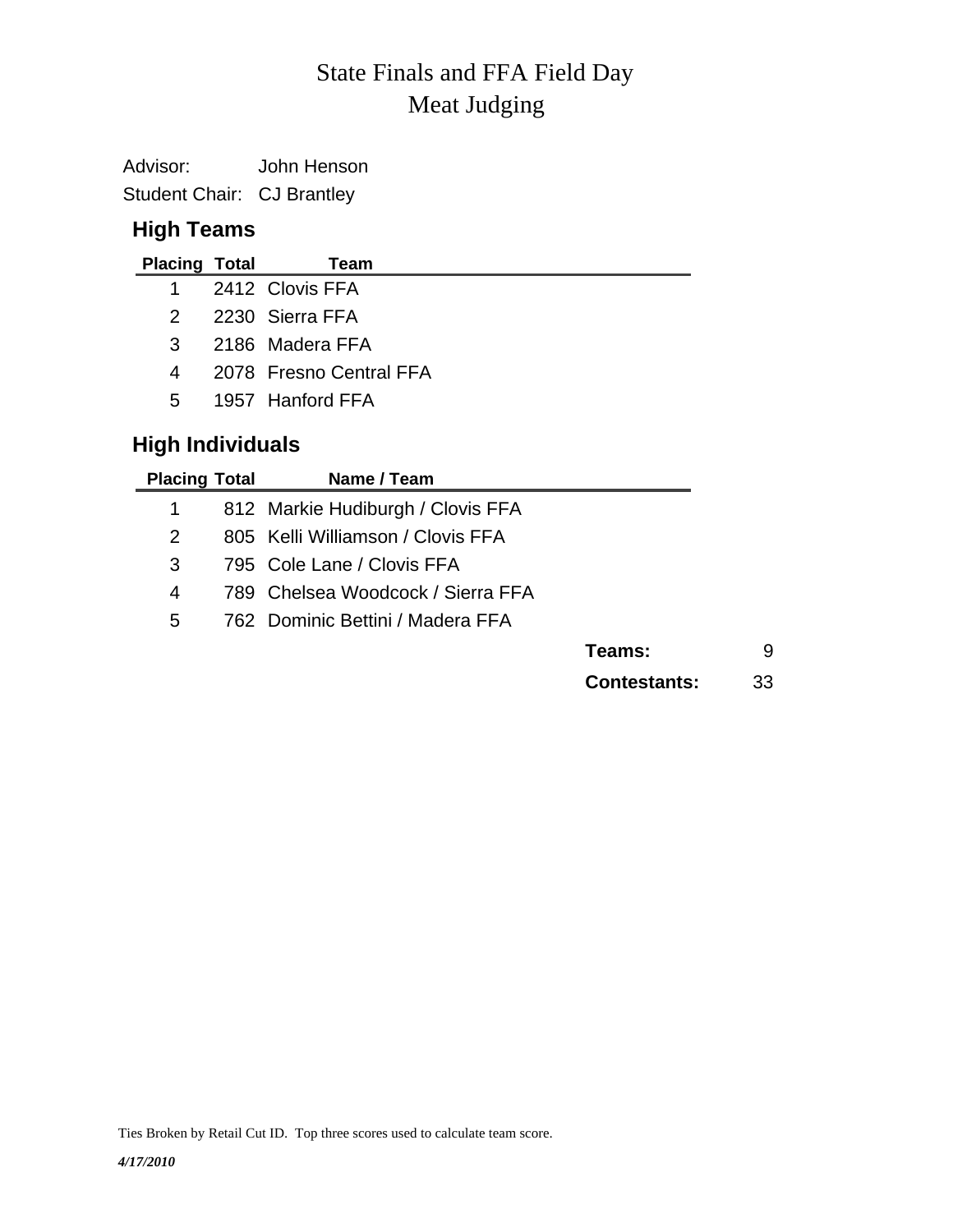## **Team Results**

|                           | Carcass Carcass Carcass<br>Beef | Pork | Lamb | Pork<br>Loins | Cuts<br>Beef | Cuts<br>Pork | Cuts<br>Lamb | Beef<br>Yield<br>Grading | Retail<br>CutID<br>B | Ouestio | Retail<br>$ns \#2$ Cut ID<br>A | Yellow<br>Pages | Ouestio<br>ns#1 | <b>Beef</b><br>Quality<br>Grading | Tie | Total Place |                |
|---------------------------|---------------------------------|------|------|---------------|--------------|--------------|--------------|--------------------------|----------------------|---------|--------------------------------|-----------------|-----------------|-----------------------------------|-----|-------------|----------------|
| <b>Brentwood FFA</b>      | 102                             | 60   | 76   | 112           | 138          | 121          | 126          | 41                       | 115                  | 45      | 105                            | 90              | 75              | 84                                | 220 | 1290        | -9             |
| <b>Clovis FFA</b>         | 140                             | 147  | 150  | 128           | 146          | 123          | 150          | 133                      | 355                  | 100     | 360                            | 216             | 130             | 134                               | 715 | 2412        |                |
| Elsie Allen FFA           | 107                             | 112  | 98   | 112           | 124          | 150          | 133          | 25                       | 178                  | 70      | 119                            | 87              | 80              | 116                               | 297 | 1511        | -8             |
| Eureka FFA                | 107                             | 127  | 116  | 148           | 138          | 140          | 124          | 48                       | 158                  | 65      | 115                            | 126             | 65              | 106                               | 273 | 1583        | $\overline{7}$ |
| <b>Fresno Central FFA</b> | 94                              | 147  | 114  | 145           | 138          | 142          | 139          | 54                       | 328                  | 80      | 328                            | 162             | 115             | 92                                | 656 | 2078        | 4              |
| <b>Gustine FFA</b>        | 117                             | 147  | 110  | 150           | 142          | 146          | 148          | 41                       | 243                  | 85      | 183                            | 96              | 45              | 116                               | 426 | 1769        | -6             |
| <b>Hanford FFA</b>        | 126                             | 120  | 110  | 131           | 142          | 110          | 139          | 56                       | 314                  | 70      | 304                            | 138             | 80              | 117                               | 618 | 1957        | -5             |
| Madera FFA                | 142                             | 145  | 126  | 147           | 142          | 144          | 143          | 91                       | 312                  | 90      | 310                            | 147             | 120             | 127                               | 622 | 2186        | -3             |
| Sierra FFA                | 113                             | 112  | 134  | 141           | 144          | 146          | 148          | 92                       | 335                  | 100     | 351                            | 177             | 120             | 117                               | 686 | 2230        | -2             |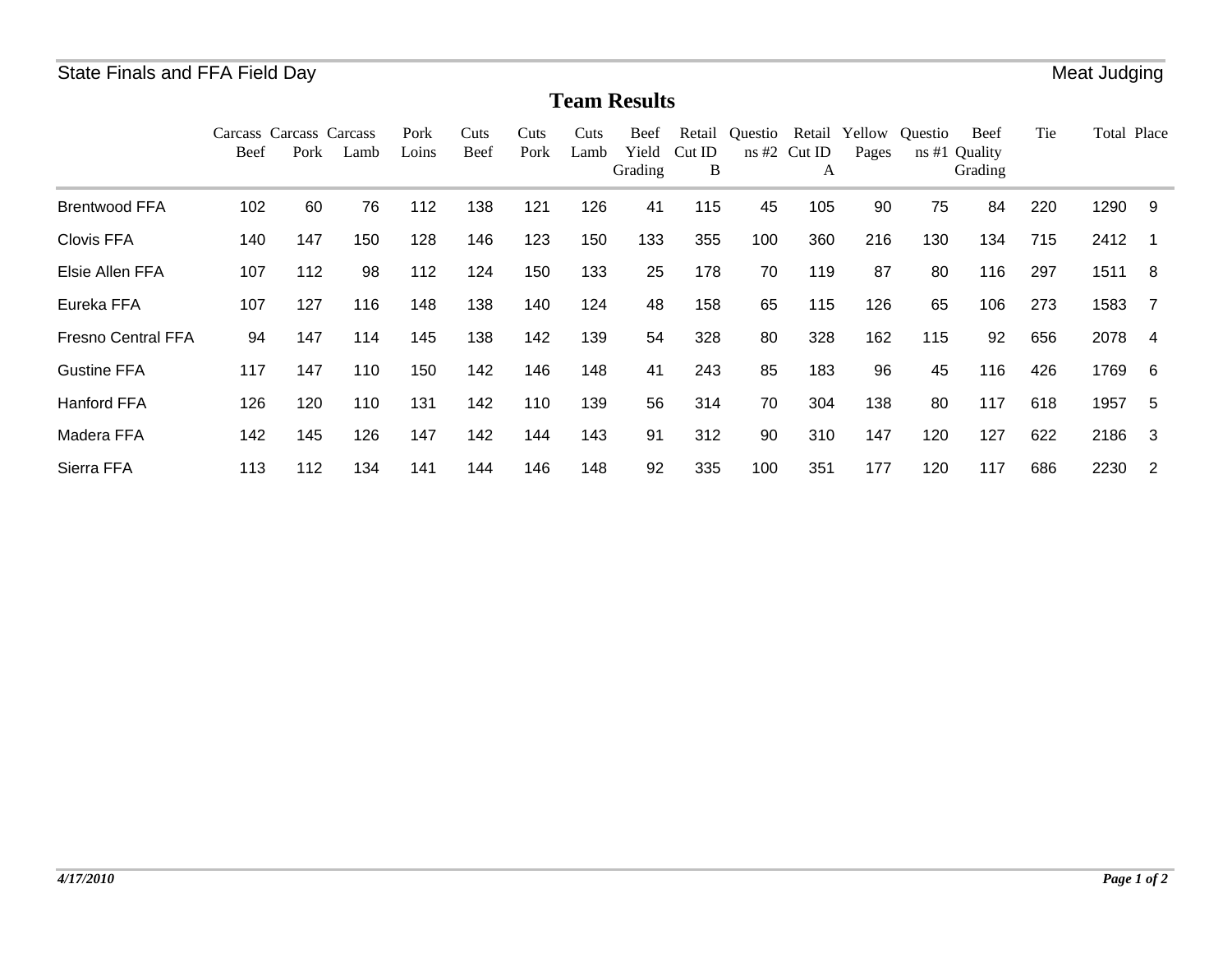## **Team Results**

Tie Total Place Carcass Carcass Carcass Beef Pork Lamb Pork Loins Cuts Beef Cuts Pork Cuts Lamb Yield Cut ID Beef Retail Questio Retail Yellow Questio Grading B ns #2 Cut ID APages ns #1 Quality Beef Grading

Ties Broken by Retail Cut ID. Top three scores used to calculate team score.

| <b>Class</b>            | Max Score Official Cut 1 |      |                | $Cut 2$ Cut 3 |   |
|-------------------------|--------------------------|------|----------------|---------------|---|
| 01 Carcass Beef         | 50                       | 4123 | 4              | 4             | 3 |
| 02 Carcass Pork         | 50                       | 1243 | 3              | 5             | 3 |
| 03 Carcass Lamb         | 50                       | 3241 | 4              | 2             | 4 |
| 04 Pork Loins           | 50                       | 1324 | 5              | 3             | 1 |
| 05 Cuts Beef            | 50                       | 2314 | 2              | 4             | 5 |
| 06 Cuts Pork            | 50                       | 4123 | $\overline{2}$ | 3             | 5 |
| 07 Cuts Lamb            | 50                       | 3142 | 5              | 2             | 3 |
| 08 Beef Yield Grading   | 50                       |      |                |               |   |
| 09 Retail Cut ID B      | 120                      |      |                |               |   |
| 10 Questions #2         | 50                       |      |                |               |   |
| 11 Retail Cut ID A      | 120                      |      |                |               |   |
| 12 Yellow Pages         | 75                       |      |                |               |   |
| 13 Questions #1         | 50                       |      |                |               |   |
| 14 Beef Quality Grading | 50                       |      |                |               |   |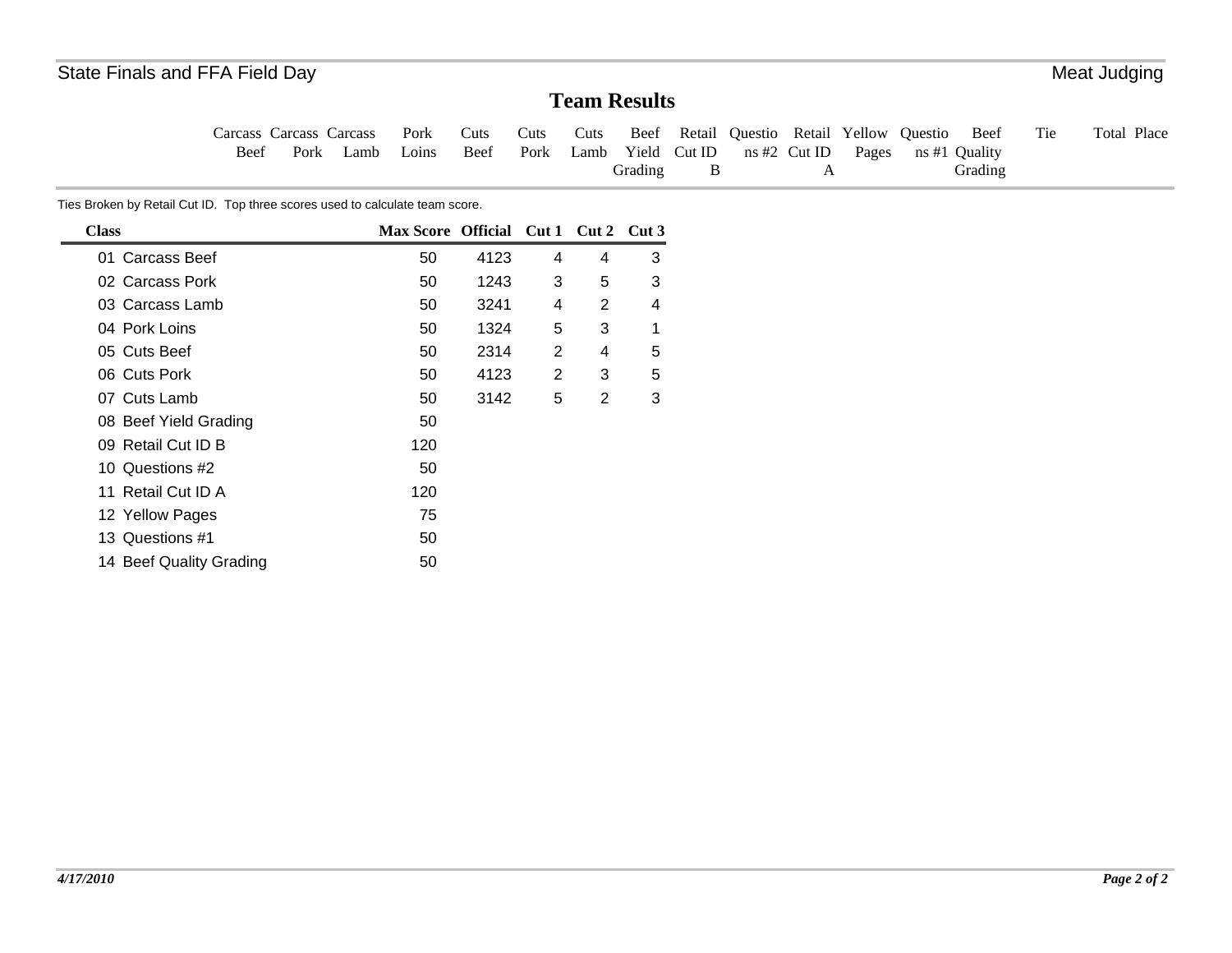## State Finals and FFA Field Day **Meat Judging** State Finals and FFA Field Day

#### **Individual Results**

|                           | Beef | Carcass Carcass Carcass<br>Pork | Lamb | Pork<br>Loins | Cuts<br>Beef | Cuts<br>Pork | Cuts<br>Lamb | Beef<br>Yield<br>Grading | Retail<br>Cut ID<br>$\, {\bf B}$ | Questio<br>ns#2 | Retail<br>CutID<br>A | Yellow<br>Pages | Questio<br>ns#1 | Beef<br>Quality<br>Grading | Tie | Total       | Place                   |
|---------------------------|------|---------------------------------|------|---------------|--------------|--------------|--------------|--------------------------|----------------------------------|-----------------|----------------------|-----------------|-----------------|----------------------------|-----|-------------|-------------------------|
| <b>Brentwood FFA</b>      |      |                                 |      |               |              |              |              |                          |                                  |                 |                      |                 |                 |                            |     | 1290        | $\overline{\mathbf{a}}$ |
| Katie Halloran            | 36   | 15                              | 26   | 21            | 46           | 39           | 38           | 25                       | 34                               | 0               | 30                   | 30              | 35              | 41                         | 64  | 416*        | 32                      |
| Matt Hinojosa             | 25   | 17                              | 26   | 25            | 50           | 39           | 36           | 15                       | 41                               | 5               | 30                   | 27              | 15              | 18                         | 71  | 369         | 33                      |
| Melissa Singer            | 46   | 12                              | 30   | 42            | 46           | 43           | 45           | 8                        | 34                               | 25              | 33                   | 33              | 15              | 23                         | 67  | 435*        | 31                      |
| Samantha Moore            | 20   | 33                              | 20   | 49            | 46           | 39           | 43           | 8                        | 47                               | 20              | 42                   | 27              | 25              | 20                         | 89  | 439*        | 30                      |
| <b>Clovis FFA</b>         |      |                                 |      |               |              |              |              |                          |                                  |                 |                      |                 |                 |                            |     | 2412        | $\overline{1}$          |
| Cole Lane                 | 50   | 50                              | 50   | 43            | 46           | 39           | 50           | 46                       | 115                              | 25              | 120                  | 75              | 40              | 46                         | 235 | 795*        | 3                       |
| Kelli Williamson          | 50   | 50                              | 50   | 43            | 50           | 42           | 50           | 46                       | 120                              | 30              | 120                  | 72              | 40              | 42                         | 240 | 805*        | $\overline{2}$          |
| Lacey McGrath             | 31   | 50                              | 50   | 47            | 46           | 47           | 50           | 43                       | 110                              | 30              | 117                  | 66              | 40              | 33                         | 227 | 760         | 6                       |
| Markie Hudiburgh          | 40   | 47                              | 50   | 42            | 50           | 42           | 50           | 41                       | 120                              | 45              | 120                  | 69              | 50              | 46                         | 240 | $812*$      | $\overline{1}$          |
| <b>Elsie Allen FFA</b>    |      |                                 |      |               |              |              |              |                          |                                  |                 |                      |                 |                 |                            |     | <u>1511</u> | $\underline{8}$         |
| <b>Blanca Martinez</b>    | 39   | 23                              | 30   | 23            | 32           | 50           | 43           | 5                        | 56                               | 20              | 53                   | 24              | 25              | 39                         | 109 | 462*        | 29                      |
| Cecilia Wilson            | 34   | 44                              | 40   | 44            | 46           | 50           | 40           | 10                       | 75                               | 30              | 37                   | 33              | 30              | 44                         | 112 | 557*        | 22                      |
| Juan Barriga              | 34   | 45                              | 28   | 45            | 46           | 50           | 50           | 10                       | 47                               | 20              | 29                   | 30              | 25              | 33                         | 76  | 492*        | - 28                    |
| <b>Eureka FFA</b>         |      |                                 |      |               |              |              |              |                          |                                  |                 |                      |                 |                 |                            |     | 1583        | $\overline{1}$          |
| <b>Chelsey Gratz</b>      | 50   | 33                              | 40   | 49            | 46           | 47           | 50           | 15                       | 36                               | 10              | 35                   | 45              | 25              | 34                         | 71  | $515*$      | 26                      |
| Jacob Mitchell            | 23   | 44                              | 46   | 49            | 46           | 48           | 48           | 28                       | 55                               | 25              | 38                   | 45              | 25              | 36                         | 93  | 556*        | 23                      |
| Wyatt Nylander            | 34   | 50                              | 30   | 50            | 46           | 45           | 26           | 5                        | 67                               | 30              | 42                   | 36              | 15              | 36                         | 109 | $512*$      | 27                      |
| <b>Fresno Central FFA</b> |      |                                 |      |               |              |              |              |                          |                                  |                 |                      |                 |                 |                            |     | 2078        | $\overline{4}$          |
| Aimee Bell                | 34   | 50                              | 38   | 50            | 46           | 50           | 50           | 18                       | 106                              | 30              | 110                  | 60              | 40              | 24                         | 216 | 706*        | 13                      |
| <b>Erica Luiz</b>         | 40   | 47                              | 38   | 50            | 46           | 50           | 48           | 26                       | 115                              | 30              | 98                   | 48              | 45              | 36                         | 213 | 717         | 10                      |
| Nicole Alarcon            | 20   | 50                              | 38   | 45            | 46           | 42           | 41           | 10                       | 107                              | 20              | 120                  | 54              | 30              | 32                         | 227 | 655*        | 16                      |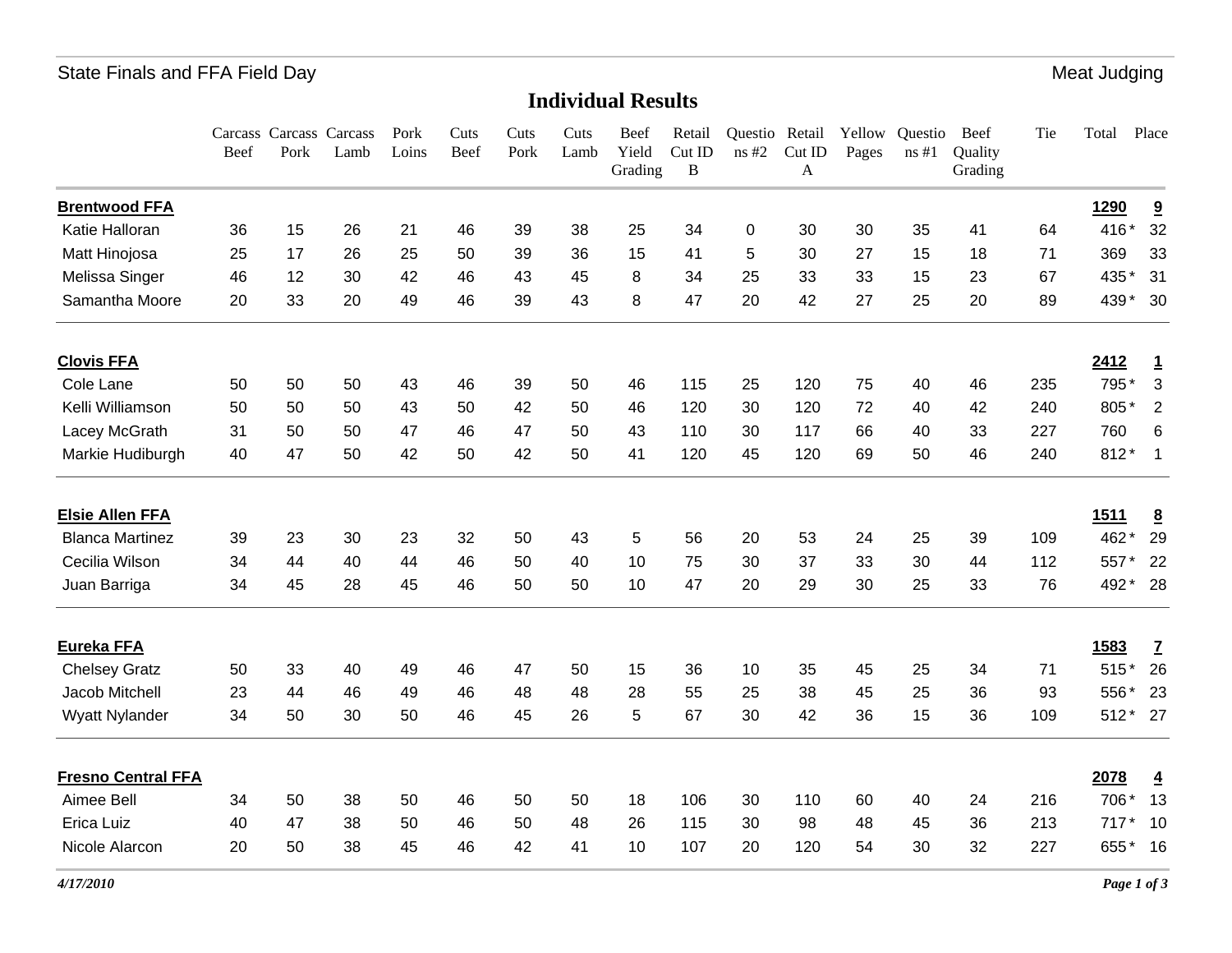## State Finals and FFA Field Day **Meat Judging** State Finals and FFA Field Day

**Individual Results**

|                       | Beef | Pork | Carcass Carcass Carcass<br>Lamb | Pork<br>Loins | Cuts<br>Beef | Cuts<br>Pork | Cuts<br>Lamb | Beef<br>Yield<br>Grading | Retail<br>Cut ID<br>$\bf{B}$ | ns#2 | Questio Retail<br>Cut ID<br>A | Yellow<br>Pages | Questio<br>ns#1 | Beef<br>Quality<br>Grading | Tie | Total   | Place                   |
|-----------------------|------|------|---------------------------------|---------------|--------------|--------------|--------------|--------------------------|------------------------------|------|-------------------------------|-----------------|-----------------|----------------------------|-----|---------|-------------------------|
| <b>Gustine FFA</b>    |      |      |                                 |               |              |              |              |                          |                              |      |                               |                 |                 |                            |     | 1769    | $\underline{6}$         |
| Ashley Oliveira       | 40   | 50   | 38                              | 50            | 50           | 48           | 48           | 10                       | 90                           | 30   | 93                            | 42              | 10              | 41                         | 183 | 640*    | 17                      |
| Brianna Vaz           | 38   | 50   | 32                              | 50            | 46           | 48           | 50           | 23                       | 80                           | 30   | 51                            | 21              | 10              | 41                         | 131 | 570*    | 18                      |
| Caitlyn Souza         | 40   | 47   | 42                              | 50            | 46           | 50           | 50           | 18                       | 58                           | 15   | 56                            | 45              | 15              | 15                         | 114 | 547     | 24                      |
| Mikayla Nacci         | 39   | 47   | 40                              | 50            | 46           | 50           | 50           | 8                        | 73                           | 25   | 39                            | 33              | 25              | 34                         | 112 | 559*    | 21                      |
| <b>Hanford FFA</b>    |      |      |                                 |               |              |              |              |                          |                              |      |                               |                 |                 |                            |     | 1957    | $\overline{5}$          |
| <b>Kristyn Torres</b> | 39   | 23   | 30                              | 49            | 46           | 34           | 48           | 15                       | 93                           | 20   | 78                            | 45              | 20              | 28                         | 171 | 568*    | 20                      |
| Maddie Wisecarver     | 39   | 37   | 40                              | 42            | 48           | 24           | 36           | 15                       | 74                           | 35   | 78                            | 36              | 25              | 0                          | 152 | 529     | 25                      |
| <b>Mason Lewis</b>    | 47   | 50   | 38                              | 47            | 46           | 42           | 50           | 18                       | 113                          | 30   | 117                           | 48              | 40              | 45                         | 230 | 731     | 8                       |
| <b>Trent Myers</b>    | 40   | 47   | 42                              | 35            | 50           | 34           | 41           | 23                       | 108                          | 20   | 109                           | 45              | 20              | 44                         | 217 | 658* 15 |                         |
| <b>Madera FFA</b>     |      |      |                                 |               |              |              |              |                          |                              |      |                               |                 |                 |                            |     | 2186    | $\overline{3}$          |
| Alejandro Madrigal    | 50   | 45   | 50                              | 49            | 46           | 48           | 43           | 43                       | 101                          | 20   | 107                           | 60              | 40              | 39                         | 208 | 741*    | $\overline{7}$          |
| Dominic Bettini       | 46   | 50   | 38                              | 49            | 46           | 48           | 50           | 30                       | 116                          | 35   | 113                           | 51              | 45              | 45                         | 229 | 762*    | 5                       |
| <b>Erica Gaither</b>  | 36   | 45   | 48                              | 50            | 48           | 50           | 40           | $\Omega$                 | 76                           | 30   | 65                            | 33              | 15              | 34                         | 141 | 570     | 19                      |
| Leo Cervantes         | 46   | 50   | 38                              | 49            | 50           | 48           | 50           | 18                       | 95                           | 35   | 90                            | 36              | 35              | 43                         | 185 | 683*    | 14                      |
| <b>Sierra FFA</b>     |      |      |                                 |               |              |              |              |                          |                              |      |                               |                 |                 |                            |     | 2230    | $\overline{2}$          |
| Chelsea Woodcock      | 39   | 50   | 48                              | 47            | 50           | 48           | 50           | 37                       | 112                          | 35   | 120                           | 60              | 45              | 48                         | 232 | 789*    | $\overline{\mathbf{4}}$ |
| Jenae Martin          | 40   | 15   | 38                              | 47            | 48           | 48           | 50           | 34                       | 115                          | 35   | 111                           | 66              | 45              | 32                         | 226 | 724*    | 9                       |
| John Woodcock         | 31   | 47   | 42                              | 50            | 46           | 48           | 48           | 26                       | 106                          | 30   | 117                           | 51              | 25              | 41                         | 223 | 708     | 12                      |
| Kyle Harper           | 34   | 47   | 48                              | 47            | 46           | 50           | 48           | 21                       | 108                          | 30   | 120                           | 51              | 30              | 37                         | 228 | $717*$  | $-11$                   |